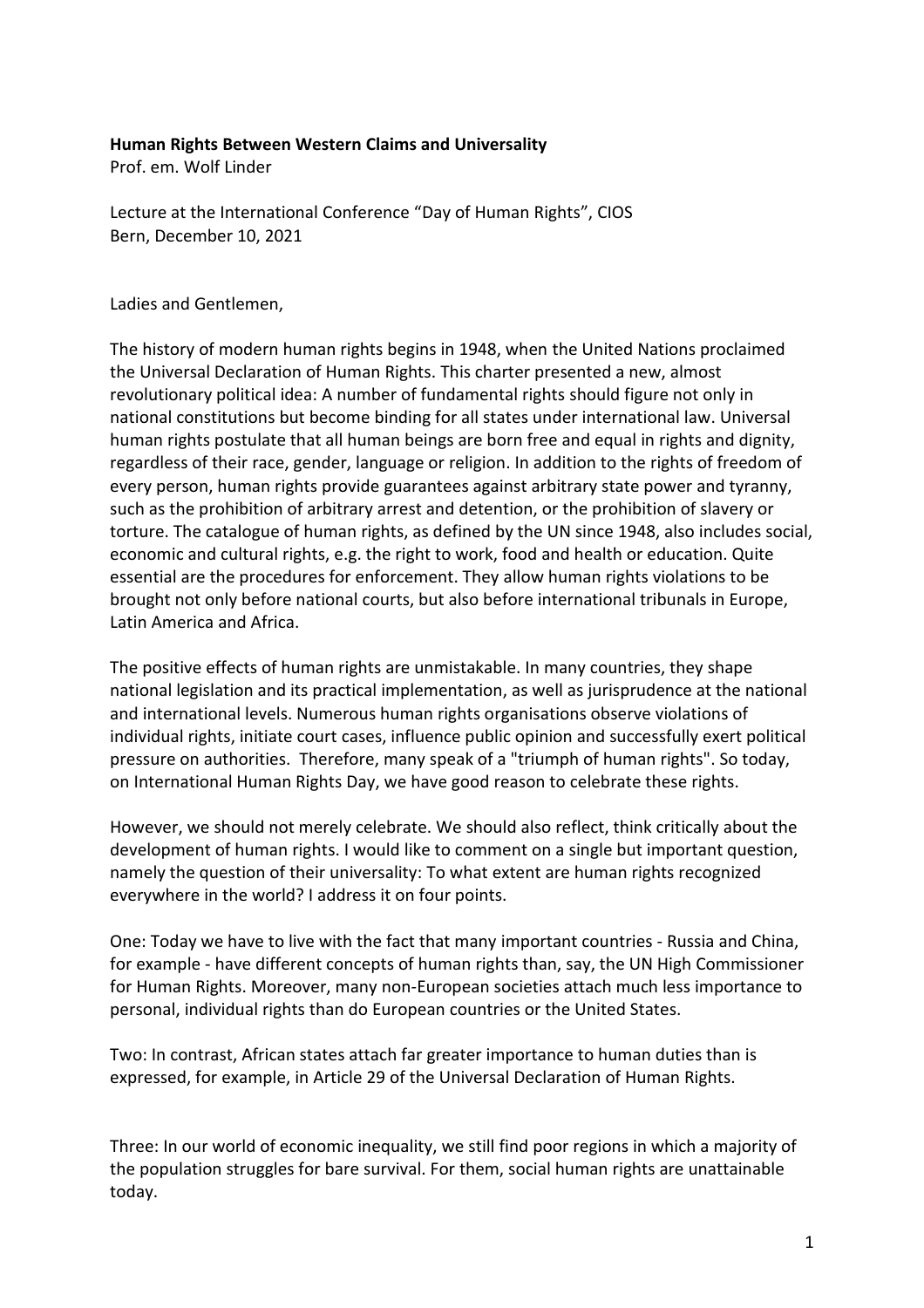Four: My last question is particularly explosive: Does "humanitarian intervention" fulfil its actual purpose of deterring states from committing serious human rights violations, or does it rather serve as a pretext for powerful states to intervene in their particular geopolitical interests?

All four points indicate the tragic circumstance that the great ideal of "universality" revolutionary in the Universal Declaration of Human Rights of 1946 - has so far been realized only to a modest extent. How and why this is so, I would like to discuss from the perspective of a political scientist.

I begin with a review of some historic events.

The "Universal Declaration of Human Rights" of the United Nations in 1948 was a reaction to the inhuman crimes committed during the Second World War. But it was also shaped by the Western states, and this in several respects. It was mainly representatives of Western and former colonial countries who drew up the Charter. They understood human rights as individual rights, which - according to pre-state or natural law - had absolute priority. The advent of the Cold War led to conflict with the communist states. In their view, human rights were not to be derived from the rights of the individual under natural law. Rather, they should develop continuously in accordance with the economic and social progress of society. This view was rejected by a large majority: At the 1948 vote, 48 of the 56 UN members present approved the Charter. Six of the eight abstentions were from communist countries. The African states were largely absent, as they hardly existed yet. The 37 Third World states, voted in a coalition with the West. They agreed to the charter because they expected human rights to give greater legitimacy to their independence movements. The Declaration of Human Rights thus reflects the constitutional tradition of the American and European liberal democracies.

This can be described as a birth defect of the Charter that has not been healed to this day. For even later it became apparent that many non-European societies have different views on the concept and scope of individual rights. This can be seen, for example, in the fact that a considerable number of the later conventions are by no means supported by all UN members. China is particularly worthy of mention here. The country is regularly accused of serious human rights violations. However, it is not recognized that China also has human rights. However, they are embedded in the country's socio-political strategy, which gives the highest priority to the participation of the broad population in the benefits of economic progress. China's authoritarian leadership attaches little importance to the rights of the individual compared to the demands of society, as defined by the Communist Party. Experts of Chinese social culture and politics therefore suspect that attempts by Western states to link trade policies to their own ideas of human rights are doomed to failure. At least as long as attempts at an institutionalized dialogue between the Far East and the West on their opposing concepts of human rights fail. According to a Swiss expert, they regularly resemble a "dialogue de sourds".

Related to this is a second birth defect. Human rights are conceived as personal, individual rights. Yet, at least from a sociological point of view, it is clear that a social order cannot consist only of rights but must also include duties of the individual. In other words: Every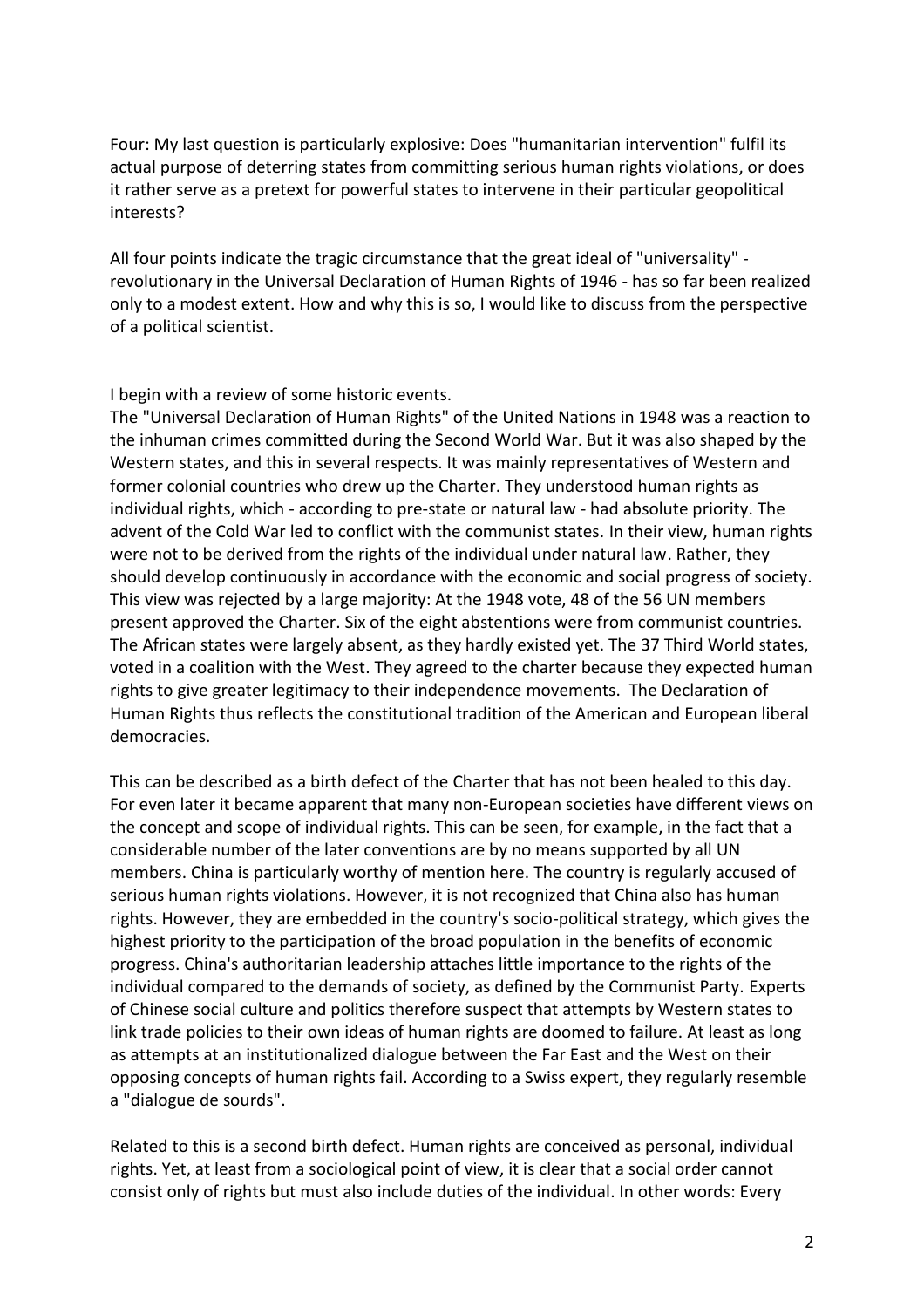social order needs a balance between the claims of the individual and those of the legal community. Mahatma Gandhi had already pointed this out in vain in 1947. It is understandable that the Declaration of Human Rights, which came into being after the inconceivable crimes against humanity in World War II, placed the protection of individuals against state tyranny in the foreground. But, up to now, the UN have neglected the issue of individual duties or responsibilities. This is in contrast to the tradition of many African societies, where the duties of the individual in the community play an important role. Such duties are even explicitly codified in the African Convention on Human Rights. The Banjul Charter of 1981, signed by 54 African states, postulates individual duties toward the family and the community. Moreover, the charter defines also basic duties to the state, such as those to make one's mental and physical abilities available to the national community and to pay the legal taxes. In 1997, a worldwide committee of former statesmen led by Helmut Schmidt tried to bring the idea of social responsibility to the United Nations. Unfortunately, their proposal, including a catalogue of 18 principles for human duties, was unsuccessful; the proposal was shelved.

The two birth defects – a western-liberal, individual-centred orientation and the extensive lack of basic duties - are a first reason why human rights can only partially claim universality. Even so, universality is recognized to the extent that human rights represent protective rights and guarantees against state arbitrariness and violence. To a certain extent, this core of human rights is the counterpart to the fact that the international community grants states a whole range of sovereign rights.

But what about social human rights, e.g. the right to work, to housing and education, to equal treatment of men and women? Can they be realized in Zimbabwe, India or Algeria in a similar way as they are here? At this point, human rights come up against the well-known economic inequality between rich and poor countries. Moreover, we find fundamental differences in social culture and social structure that are often overlooked. Let me shed some light on this.

First of all, it is obvious that many poor countries simply lack the means to provide work, education or housing to all people and to guarantee it at a level such as the West- European welfare state tries to do. Except in the "pensioner states" with their income from oil or other natural resources, welfare services are only possible where there is a state with sufficient tax revenues, provided by a majority of people with gainful employment.

Thus, the majority of the world's population does profit neither from a welfare state nor its benefits, and for half of all people there is not even basic health care. In many poor countries, pre-industrial working environments and traditional social orders still dominate. In other words, the family or clan arranges employment, distributes the fruits of labour, provides security for dependents, is responsible for solidarity and assigns individuals their role in the community. This is probably the fundamental difference with our modernized industrial society. Western societies have gained worldwide access to resources; their development is based on technology, on capitalist interest of growth and profit, and on the productivity of enterprises through competition on the market. Gainful employment for all has overcome poverty and created prosperity for the many. We often refer to this as the opposition of "tradition" and "modernity". Today, these two worlds often collide within the same country.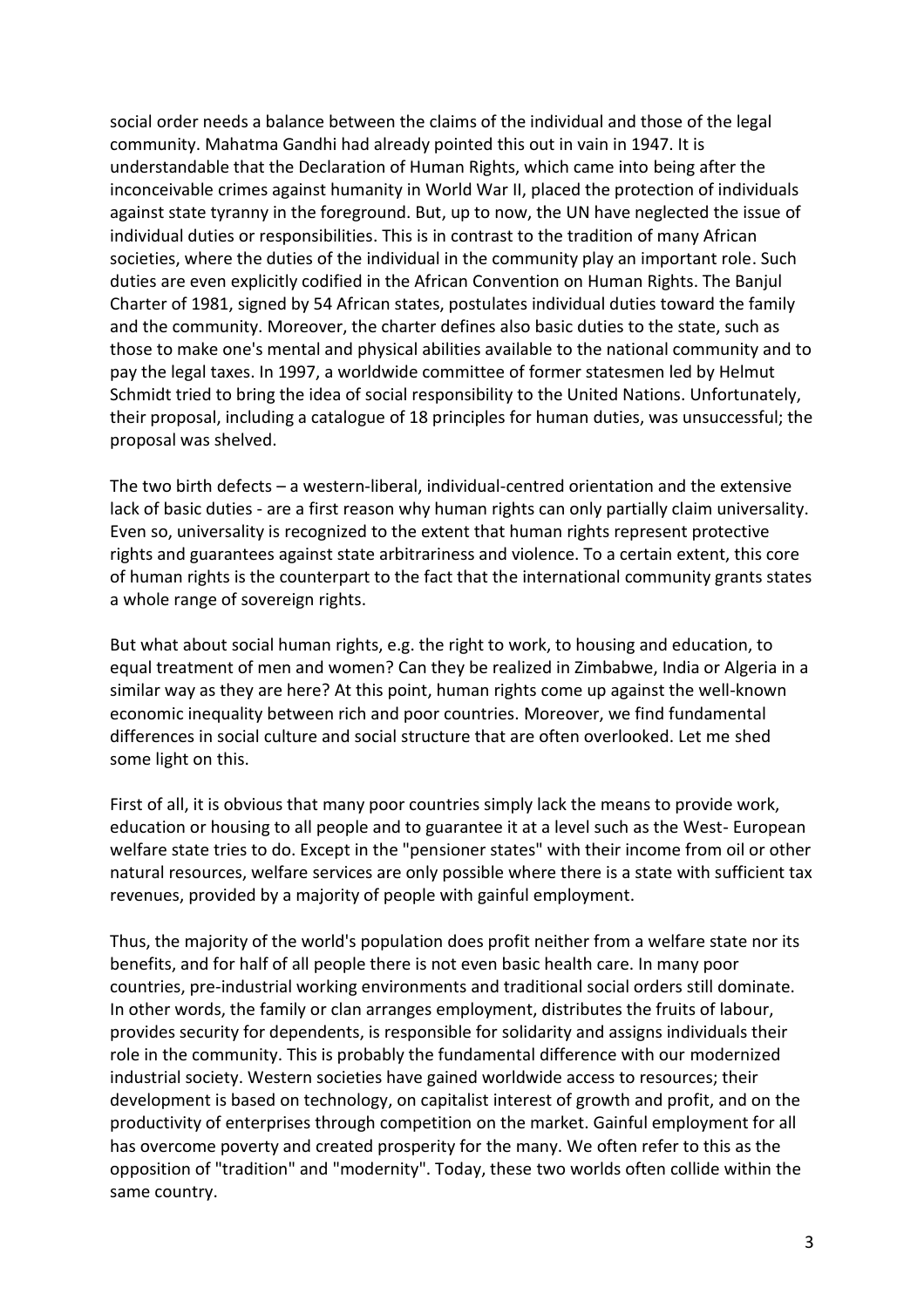Consider the fate of young women in Afghanistan. In the capital Kabul, first foreign aid and later war money, have driven an urban service economy. Upper- and middle-class women received training, education and jobs there. They had the freedom to dress in Western fashions, freely choose their relationships with men and assert equal rights. All this passed the rural regions by. There, to this day, men do the most physically demanding work and secure the remote village. Women there have no access to things that allow many urban women to emancipate themselves: running water, electricity, household machines, medical care, even the contraceptive pill. In rural areas, there were and still are no gainful jobs for which better education and training are worthwhile. Finally, it is not the state that provides for old age, but the family. In this context, arranged marriages, like the different roles of men and women, have economic and social and reasons.

Now that the Taliban are in power after the end of the war, many women in Kabul are losing those modern achievements that were financed by aid and war funds. Western human rights organisations are trying to help them in this tragic situation. But what would a human rights initiative in Afghanistan achieve? If money continues to flow, some women in Kabul and other cities could profit, but hardly all the women and men in the rural periphery. For the latter, our notions of human rights begin to make sense only when a government in Afghanistan could provide security, when education would bring higher yields to farmers, and when gainful employment would allow access to mechanization, electricity, and medical care. This is a real dilemma.

In short: The meaning and effectiveness of human rights are contextual, that is, they depend on the economic and social structure of a society. And where we find high contrasts between traditional and modernized life-environments within the same country, any human rights policy faces contradictions that can hardly be resolved.

What role does religion play? In this issue, Islam is often cited as a major obstacle to the spread of human rights. I do not share this argument. First, there are several official documents (such as the "Universal Islamic Declaration of Human Rights" (1981), the "Cairo Declaration on Human Rights in Islam" (1990), or the "Arab Charter on Human Rights" (2004). These attempt to come closer to the Universal Declaration of Human Rights without abandoning traditional legal concepts in Islam. Second, interference of Human rights and religion is a rather general phenomenon. Where so ever religion is a dominant social force, it influences a country's human rights policy. For example, the current governments of Hungary and Poland oppose, among other things, the equality of homosexuals and lesbians as pushed by human rights activists. In doing so, both governments benefit from the approval of Catholic-traditional segments of the population. The main reason for these actions, however, is hardly the religion itself, because it is instrumentalized for the political power of the governments. I see something similar with Islam, or rather with the many manifestations of Islam that appear different and malleable in the various countries. At any rate, this was the result of the dissertation of one of my doctoral students. Based on a comparison of four countries (Turkey, Saudi Arabia, Malaysia, and Algeria), he concluded that the sovereign interpretation of the Qur'an and its political imperatives depends very much on the profane interest of maintaining power of the respective government. It is important to consider, however, the difference between "law in use" and "law in form." Where religious communities provide social solidarity between rich and poor and solidarity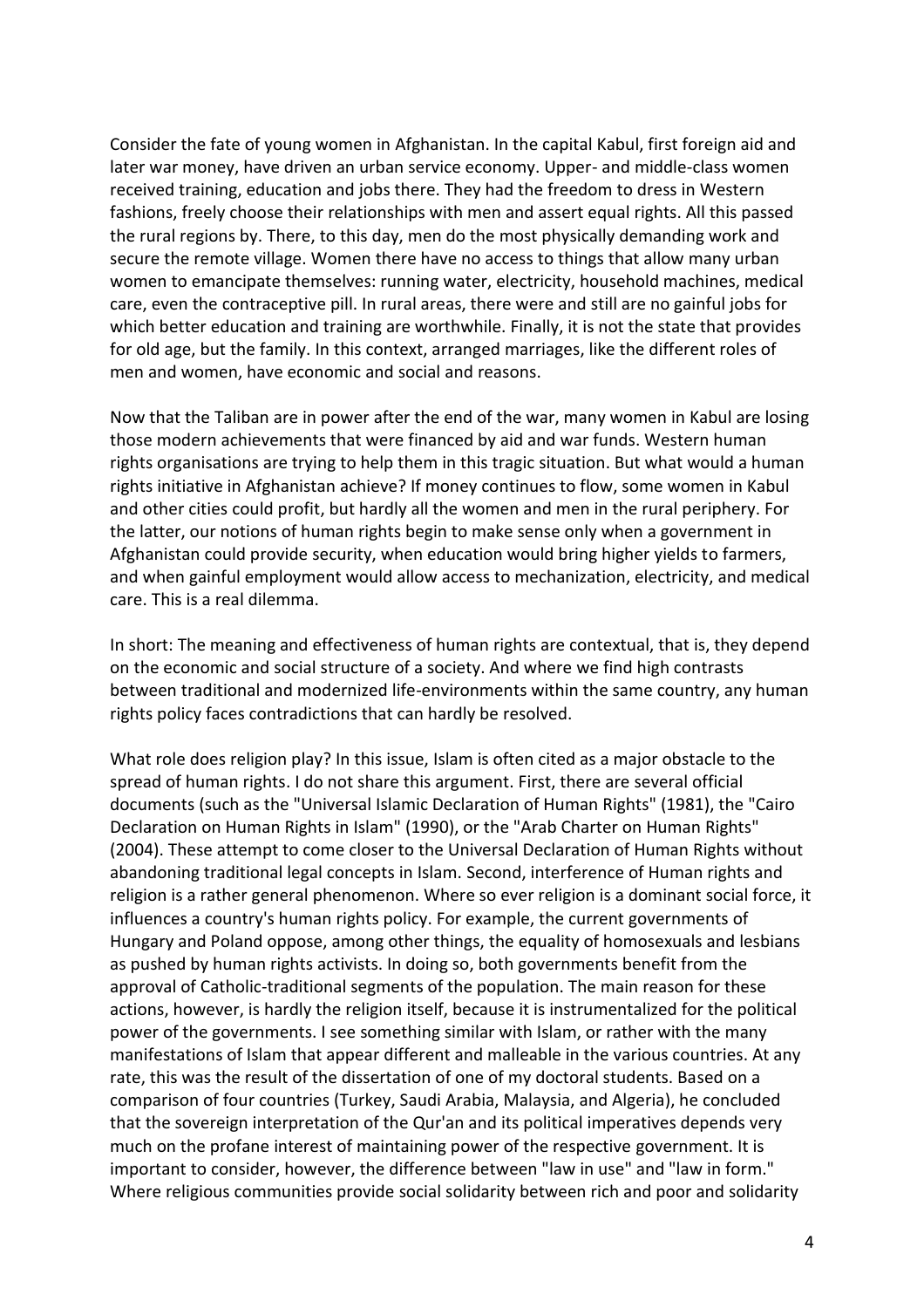between generations, people everywhere will put their religious rules (i.e. law in use) above state law (law in form).

Finally, there remain some substantive differences between Islam and UN human rights. This applies, for example, to the question of whether women are better off with gender segregation or with integration into a male-dominated society, or to the question of the right to change religion. One cannot deny such contradictions. But such dissent on particular issues can be accepted as long as there is a basic consensus on human rights as a whole.

## I now come to my last question, namely humanitarian intervention.

The latter was conceived as a last and violent means of intervention by the international community to stop a government from committing serious violations of human rights and crimes against humanity. One plausible argument for the introduction of humanitarian intervention was that the classic wars between countries had shifted to violent conflicts within societies, up to and including genocide. The international community might simply not stand by and watch such events. There would therefore be even a duty to intervene. However, this raises a fundamental question: Is it compatible with the meaning of human rights to combat the use of violence within a state with the use of international violent action? Even more questionable, however, is what human rights policy has made of the instrument of intervention.

In practice, UN humanitarian interventions require unanimity in the Security Council. A veto by one of the five permanent members can prevent action, as Russia and China demonstrated in the case of sanctions against Zimbabwe (2008) and Syria (2011). But this does not prevent military alliances such as NATO or individual major powers from intervening without Security Council approval, as did the United States and Great Britain with the help of other "willing parties" in the case of the third Gulf War against Iraq in 2003. The same applies to NATO in its air war against Serbia in 1999. Such actions violate the UN Charters' prohibition of the use of force and are therefore controversial under international law. Tragically, however, such interventions are also justified as "humanitarian intervention". By doing so, the intervening actors cover up and obfuscate their real economic-geopolitical interests. Conversely, we observe even serious human rights violations which remain without consequences despite corresponding UN resolutions, as the example of Israel's occupation policy shows.

With political instrumentalization, human rights get caught in the labyrinth of economicgeopolitical interests of powerful actors. This is to the detriment of their very humanitarian idea and reveals the weak position of international law vis-à-vis powerful global political actors.

Perhaps many expect too much from human rights. Human rights protect individuals from the state's use of force and arbitrariness. But they cannot be expected to solve fundamental social conflicts within and between individual countries.

This is well illustrated by the refugee problem. The human right to seeking asylum saves refugees from the worst and grants part of them protection and reception in many European countries. However, they cannot temper or even eliminate the underlying causes of one-way migration from the poor South to the rich North. Fighting the real causes of forced migration